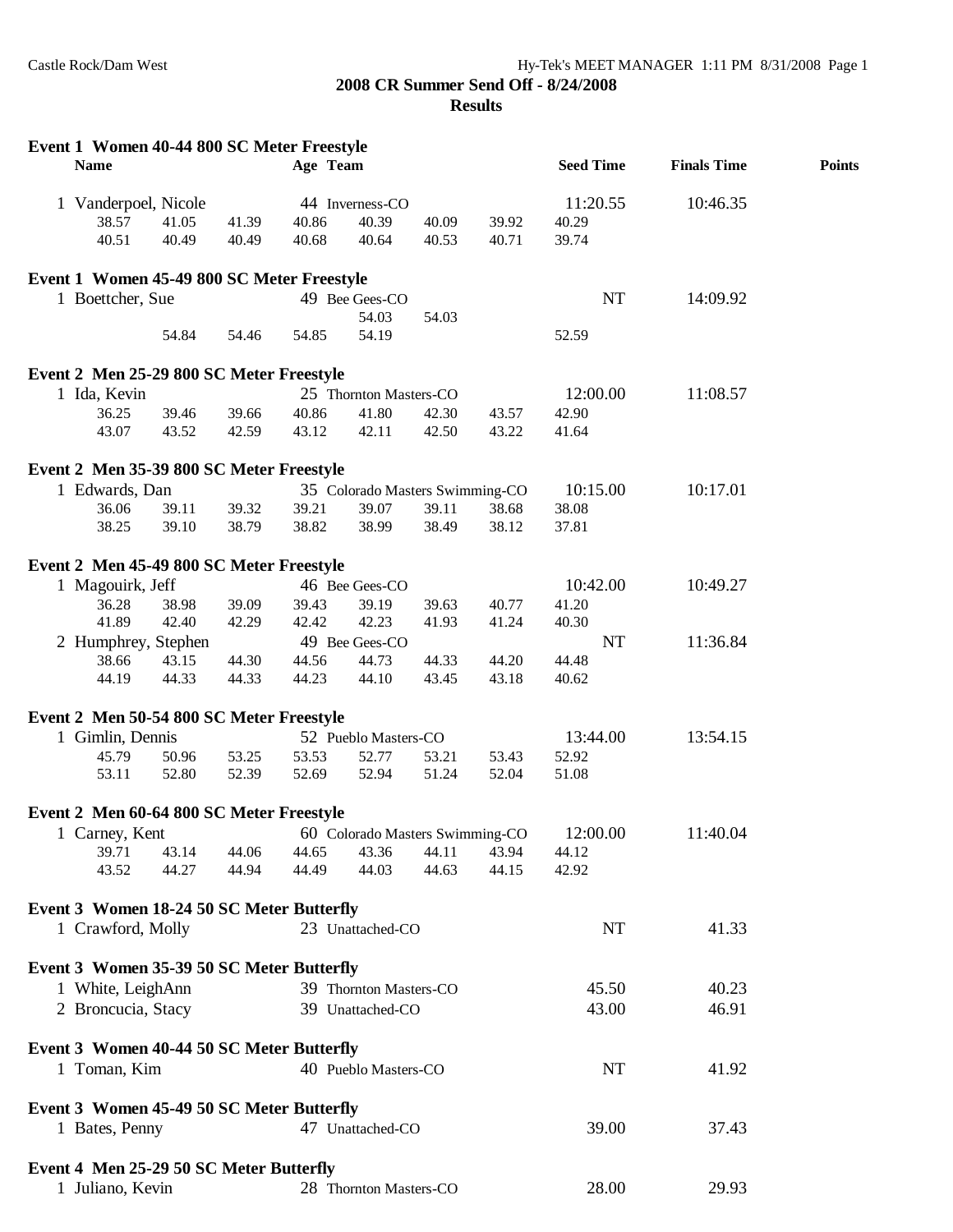| Castle Rock/Dam West                          | 2008 CR Summer Send Off - 8/24/2008 |           | Hy-Tek's MEET MANAGER 1:11 PM 8/31/2008 Page 1 |  |  |
|-----------------------------------------------|-------------------------------------|-----------|------------------------------------------------|--|--|
|                                               | <b>Results</b>                      |           |                                                |  |  |
| 2 Ida, Kevin                                  | 25 Thornton Masters-CO              | 30.00     | 32.90                                          |  |  |
| Event 4 Men 30-34 50 SC Meter Butterfly       |                                     |           |                                                |  |  |
| 1 O'Sullivan, Chris                           | 33 Unattached-CO                    | 28.00     | 28.89                                          |  |  |
| Event 4 Men 35-39 50 SC Meter Butterfly       |                                     |           |                                                |  |  |
| 1 Edwards, Dan                                | 35 Colorado Masters Swimming-CO     | 28.50     | 29.49                                          |  |  |
| 2 Cruz, Eduardo                               | 39 Thornton Masters-CO              | 34.00     | 33.56                                          |  |  |
| Event 4 Men 45-49 50 SC Meter Butterfly       |                                     |           |                                                |  |  |
| 1 Hanson, James                               | 45 Colorado Springs Swim Team-CO    | 42.00     | 37.26                                          |  |  |
| Event 4 Men 50-54 50 SC Meter Butterfly       |                                     |           |                                                |  |  |
| 1 Hess, Richard                               | 53 Bee Gees-CO                      | 29.50     | 29.06                                          |  |  |
| Event 4 Men 55-59 50 SC Meter Butterfly       |                                     |           |                                                |  |  |
| 1 Atwood, Ross                                | 56 Unattached-CO                    | <b>NT</b> | 39.58                                          |  |  |
| Event 4 Men 60-64 50 SC Meter Butterfly       |                                     |           |                                                |  |  |
| 1 Abrahams, Rich                              | 63 Unattached-CO                    | 30.00     | 30.30                                          |  |  |
| Event 6 Men 55-59 100 SC Meter Backstroke     |                                     |           |                                                |  |  |
| 1 Atwood, Ross<br>53.66<br>58.36              | 56 Unattached-CO                    | <b>NT</b> | 1:52.02                                        |  |  |
| Event 6 Men 60-64 100 SC Meter Backstroke     |                                     |           |                                                |  |  |
| 1 Carney, Kent<br>40.60<br>42.60              | 60 Colorado Masters Swimming-CO     | 1:23.00   | 1:23.20                                        |  |  |
| Event 7 Women 45-49 200 SC Meter Breaststroke |                                     |           |                                                |  |  |
| 1 Bates, Penny                                | 47 Unattached-CO                    | 3:25.00   | 3:20.39                                        |  |  |
| Event 8 Men 30-34 200 SC Meter Breaststroke   |                                     |           |                                                |  |  |
| 1 Cox, Michael                                | 30 Bee Gees-CO                      | 2:58.00   | 2:56.10                                        |  |  |
| Event 8 Men 45-49 200 SC Meter Breaststroke   |                                     |           |                                                |  |  |
| 1 Humphrey, Stephen                           | 49 Bee Gees-CO                      | NT        | 3:20.75                                        |  |  |
| Event 8 Men 50-54 200 SC Meter Breaststroke   |                                     |           |                                                |  |  |
| 1 Gimlin, Dennis                              | 52 Pueblo Masters-CO                | 3:31.00   | 3:46.24                                        |  |  |
| Event 11 Women 45-49 100 SC Meter Butterfly   |                                     |           |                                                |  |  |
| 1 Bates, Penny                                | 47 Unattached-CO                    | 1:26.00   | 1:25.54                                        |  |  |
| Event 12 Men 35-39 100 SC Meter Butterfly     |                                     |           |                                                |  |  |
| 1 Edwards, Dan                                | 35 Colorado Masters Swimming-CO     | 1:06.00   | 1:06.92                                        |  |  |
| Event 12 Men 50-54 100 SC Meter Butterfly     |                                     |           |                                                |  |  |
| 1 Hess, Richard                               | 53 Bee Gees-CO                      | 1:09.00   | 1:06.97                                        |  |  |
| Event 15 Women 18-24 50 SC Meter Breaststroke |                                     |           |                                                |  |  |
| 1 Crawford, Molly                             | 23 Unattached-CO                    | NT        | 44.73                                          |  |  |
|                                               |                                     |           |                                                |  |  |

## **Event 15 Women 45-49 50 SC Meter Breaststroke**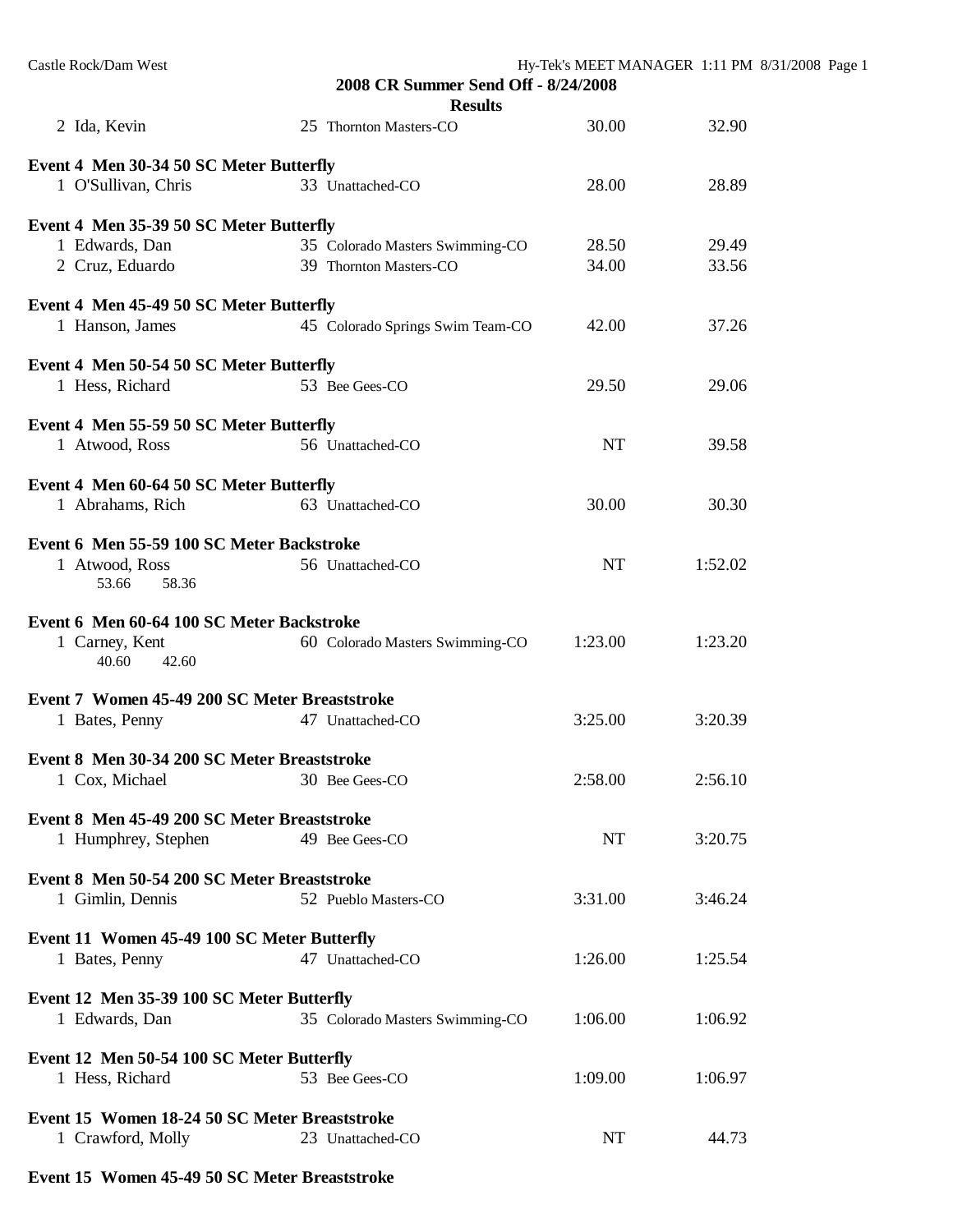| Castle Rock/Dam West                                                                           | 2008 CR Summer Send Off - 8/24/2008<br><b>Results</b>      |                    | Hy-Tek's MEET MANAGER 1:11 PM 8/31/2008 Page 1 |
|------------------------------------------------------------------------------------------------|------------------------------------------------------------|--------------------|------------------------------------------------|
| 1 Boettcher, Sue                                                                               | 49 Bee Gees-CO                                             | <b>NT</b>          | 53.52                                          |
| Event 16 Men 30-34 50 SC Meter Breaststroke<br>1 Cox, Michael                                  | 30 Bee Gees-CO                                             | 39.00              | 37.91                                          |
| Event 16 Men 35-39 50 SC Meter Breaststroke<br>1 Cruz, Eduardo                                 | 39 Thornton Masters-CO                                     | 40.00              | 40.80                                          |
| Event 16 Men 40-44 50 SC Meter Breaststroke<br>1 Amos, Will                                    | 41 Bee Gees-CO                                             | 40.00              | 41.70                                          |
| Event 16 Men 45-49 50 SC Meter Breaststroke<br>1 Scott, Greg<br>2 Humphrey, Stephen            | 48 Unattached-CO<br>49 Bee Gees-CO                         | 32.00<br><b>NT</b> | 35.10<br>40.67                                 |
| Event 16 Men 65-69 50 SC Meter Breaststroke<br>1 Burgess, Thom                                 | 66 Colorado Masters Swimming-CO                            | 41.00              | 42.43                                          |
| Event 17 Women 40-44 400 SC Meter Freestyle<br>1 Vanderpoel, Nicole<br>37.20<br>40.26<br>40.20 | 44 Inverness-CO<br>39.39<br>39.84<br>39.66<br>39.74        | 5:30.45<br>39.16   | 5:15.45                                        |
| Event 18 Men 25-29 400 SC Meter Freestyle<br>1 Ida, Kevin<br>36.34<br>38.31<br>40.21           | 25 Thornton Masters-CO<br>38.69<br>39.04<br>40.26<br>41.17 | 6:00.00<br>40.99   | 5:15.01                                        |
| 2 Novell, Mike<br>35.70<br>39.24<br>40.40                                                      | 26 Bee Gees-CO<br>42.20<br>42.55<br>44.87<br>44.07         | 5:45.00<br>43.27   | 5:32.30                                        |
| Event 18 Men 30-34 400 SC Meter Freestyle<br>1 Cox, Michael<br>35.68<br>37.85<br>38.20         | 30 Bee Gees-CO<br>38.22<br>37.99<br>38.10<br>38.28         | 4:55.00<br>37.82   | 5:02.14                                        |
| Event 18 Men 45-49 400 SC Meter Freestyle<br>1 Magouirk, Jeff<br>35.50<br>38.29<br>39.21       | 46 Bee Gees-CO<br>39.39<br>39.73<br>39.77<br>40.93         | 5:03.00<br>39.44   | 5:12.26                                        |
| 2 Humphrey, Stephen<br>38.87<br>42.87<br>43.40                                                 | 49 Bee Gees-CO<br>43.76<br>43.97<br>43.71<br>43.72         | NT<br>42.62        | 5:42.92                                        |
| Event 18 Men 50-54 400 SC Meter Freestyle<br>1 Gimlin, Dennis<br>44.10<br>52.52<br>55.36       | 52 Pueblo Masters-CO<br>53.81<br>53.53<br>51.77<br>51.51   | 6:30.00<br>49.88   | 6:52.48                                        |
| Event 19 Women 18-24 100 SC Meter IM<br>1 Crawford, Molly<br>47.04<br>43.73                    | 23 Unattached-CO                                           | NT                 | 1:30.77                                        |
| Event 19 Women 35-39 100 SC Meter IM<br>1 White, LeighAnn<br>41.82<br>51.49                    | 39 Thornton Masters-CO                                     | 1:49.83            | 1:33.31                                        |
| --- Broncucia, Stacy<br>54.96<br>1:10.73                                                       | 39 Unattached-CO                                           | 1:44.00            | DQ                                             |
| Event 19 Women 45-49 100 SC Meter IM<br>1 Bates, Penny<br>40.31<br>45.69                       | 47 Unattached-CO                                           | 1:27.00            | 1:26.00                                        |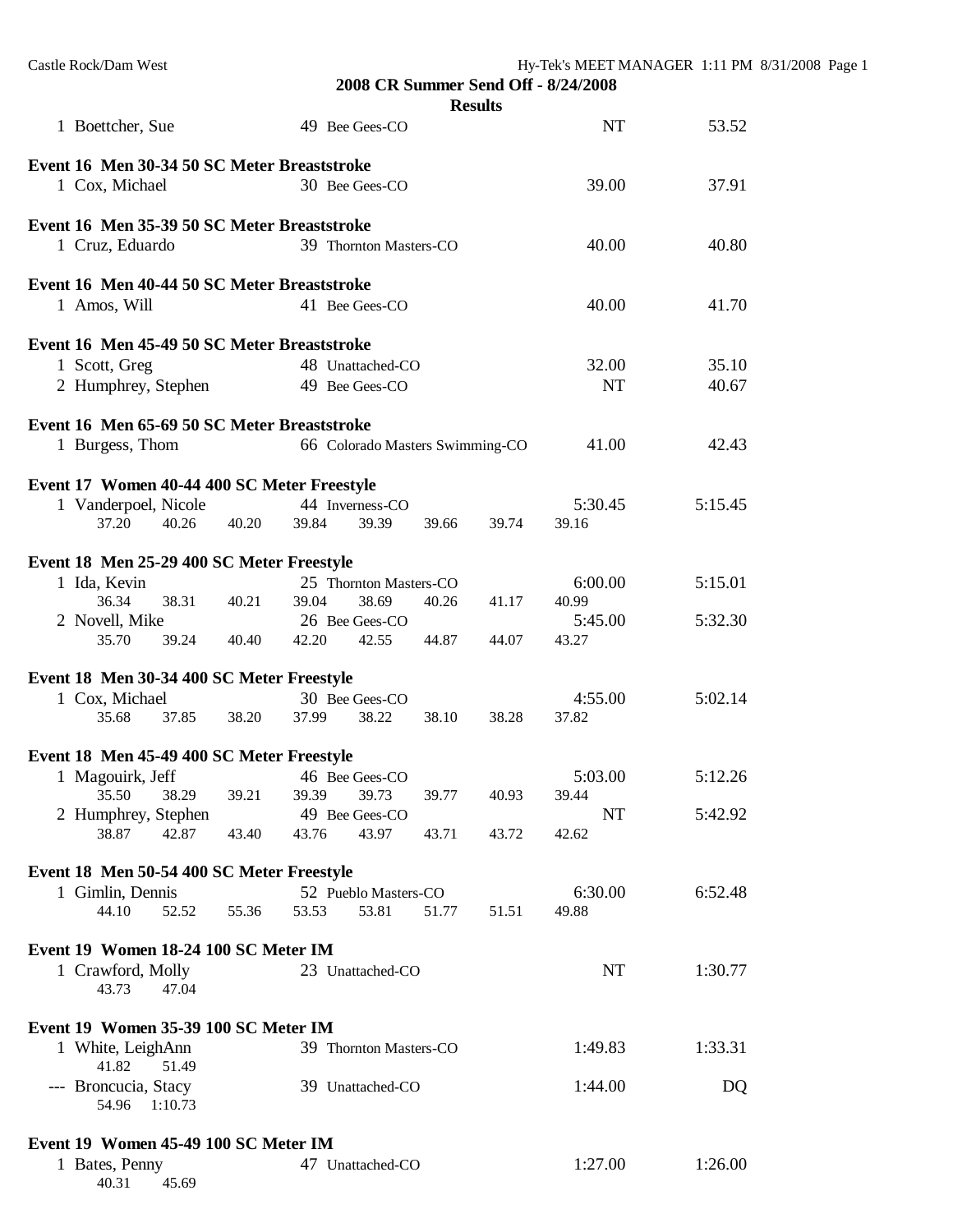**2008 CR Summer Send Off - 8/24/2008 Results**

| Event 20 Men 25-29 100 SC Meter IM                      |                                  |           |         |
|---------------------------------------------------------|----------------------------------|-----------|---------|
| 1 Juliano, Kevin<br>34.16<br>37.47                      | 28 Thornton Masters-CO           | 1:12.00   | 1:11.63 |
| Event 20 Men 35-39 100 SC Meter IM                      |                                  |           |         |
| 1 Edwards, Dan<br>33.80<br>36.35                        | 35 Colorado Masters Swimming-CO  | 1:10.00   | 1:10.15 |
| 2 Cruz, Eduardo<br>37.60<br>43.06                       | 39 Thornton Masters-CO           | 1:16.00   | 1:20.66 |
| Event 20 Men 45-49 100 SC Meter IM                      |                                  |           |         |
| --- Hanson, James<br>45.10<br>48.30                     | 45 Colorado Springs Swim Team-CO | 1:42.00   | DQ      |
| Event 20 Men 50-54 100 SC Meter IM                      |                                  |           |         |
| 1 Hess, Richard<br>34.67<br>44.08                       | 53 Bee Gees-CO                   | 1:12.00   | 1:18.75 |
| Event 20 Men 55-59 100 SC Meter IM                      |                                  |           |         |
| 1 Atwood, Ross<br>46.42<br>51.12                        | 56 Unattached-CO                 | <b>NT</b> | 1:37.54 |
| Event 21 Women 40-44 200 SC Meter Butterfly             |                                  |           |         |
| 1 Vanderpoel, Nicole<br>38.99<br>42.89<br>43.85         | 44 Inverness-CO<br>44.40         | 3:02.45   | 2:50.13 |
| Event 23 Women 35-39 50 SC Meter Backstroke             |                                  |           |         |
| 1 Broncucia, Stacy                                      | 39 Unattached-CO                 | 48.15     | 48.68   |
| Event 24 Men 25-29 50 SC Meter Backstroke               |                                  |           |         |
| 1 Juliano, Kevin                                        | 28 Thornton Masters-CO           | 33.00     | 37.50   |
| Event 24 Men 35-39 50 SC Meter Backstroke               |                                  |           |         |
| 1 Cruz, Eduardo                                         | 39 Thornton Masters-CO           | 37.00     | 42.50   |
| Event 25 Women 40-44 100 SC Meter Breaststroke          |                                  |           |         |
| 1 Toman, Kim                                            | 40 Pueblo Masters-CO             | <b>NT</b> | 1:39.24 |
| Event 26 Men 30-34 100 SC Meter Breaststroke            |                                  |           |         |
| 1 Cox, Michael<br>39.68<br>43.17                        | 30 Bee Gees-CO                   | 1:21.00   | 1:22.85 |
| Event 26 Men 40-44 100 SC Meter Breaststroke            |                                  |           |         |
| 1 Amos, Will<br>46.93<br>48.70                          | 41 Bee Gees-CO                   | 1:30.00   | 1:35.63 |
| Event 26 Men 45-49 100 SC Meter Breaststroke            |                                  |           |         |
| 1 Scott, Greg                                           | 48 Unattached-CO                 | 1:14.00   | 1:17.71 |
| 37.21<br>40.50<br>2 Humphrey, Stephen<br>45.25<br>50.33 | 49 Bee Gees-CO                   | NT        | 1:35.58 |
| Event 26 Men 55-59 100 SC Meter Breaststroke            |                                  |           |         |
| 1 Atwood, Ross                                          | 56 Unattached-CO                 | NT        | 1:46.48 |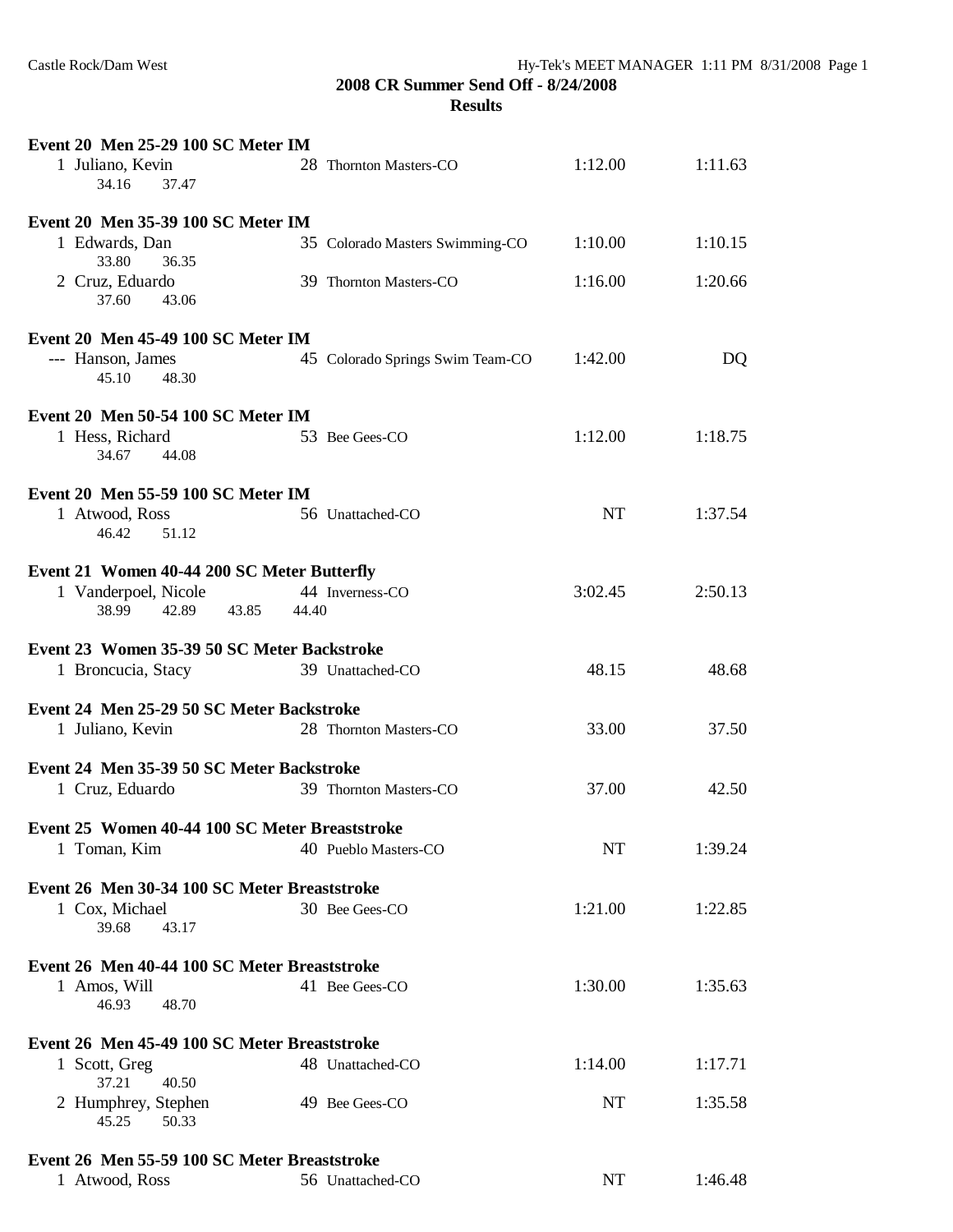**2008 CR Summer Send Off - 8/24/2008**

**Results**

49.38 57.10

| Event 27 Women 35-39 50 SC Meter Freestyle  |                                  |           |         |
|---------------------------------------------|----------------------------------|-----------|---------|
| 1 Broncucia, Stacy                          | 39 Unattached-CO                 | 37.30     | 40.45   |
| --- White, LeighAnn                         | 39 Thornton Masters-CO           | 38.15     | DQ      |
| Event 27 Women 40-44 50 SC Meter Freestyle  |                                  |           |         |
| 1 Toman, Kim                                | 40 Pueblo Masters-CO             | <b>NT</b> | 35.59   |
|                                             |                                  |           |         |
| Event 28 Men 25-29 50 SC Meter Freestyle    |                                  |           |         |
| 1 Ida, Kevin                                | 25 Thornton Masters-CO           | 28.00     | 29.66   |
| 1 Juliano, Kevin                            | 28 Thornton Masters-CO           | 27.00     | 29.66   |
| Event 28 Men 30-34 50 SC Meter Freestyle    |                                  |           |         |
| 1 O'Sullivan, Chris                         | 33 Unattached-CO                 | 26.00     | 26.31   |
| Event 28 Men 35-39 50 SC Meter Freestyle    |                                  |           |         |
| 1 Cruz, Eduardo                             | 39 Thornton Masters-CO           | 30.00     | 32.58   |
|                                             |                                  |           |         |
| Event 28 Men 45-49 50 SC Meter Freestyle    |                                  |           |         |
| 1 Hanson, James                             | 45 Colorado Springs Swim Team-CO | 34.50     | 31.64   |
| 2 Humphrey, Stephen                         | 49 Bee Gees-CO                   | <b>NT</b> | 32.56   |
| Event 28 Men 50-54 50 SC Meter Freestyle    |                                  |           |         |
| 1 Hess, Richard                             | 53 Bee Gees-CO                   | 27.50     | 27.60   |
| Event 28 Men 60-64 50 SC Meter Freestyle    |                                  |           |         |
| --- Abrahams, Rich                          | 63 Unattached-CO                 | 27.50     | DQ      |
|                                             |                                  |           |         |
| Event 28 Men 65-69 50 SC Meter Freestyle    |                                  |           |         |
| 1 Burgess, Thom                             | 66 Colorado Masters Swimming-CO  | 31.50     | 33.74   |
| Event 30 Men 45-49 400 SC Meter IM          |                                  |           |         |
| 1 Magouirk, Jeff                            | 46 Bee Gees-CO                   | 3:58.33   | 6:37.89 |
| 41.59<br>58.19<br>50.81                     | 49.75<br>55.89<br>58.14<br>40.10 | 43.42     |         |
| Event 30 Men 50-54 400 SC Meter IM          |                                  |           |         |
| 1 Gimlin, Dennis                            | 52 Pueblo Masters-CO             | 7:29.00   | 7:37.69 |
| 58.15<br>1:03.95                            | 1:01.62<br>1:00.50<br>49.49      | 47.39     |         |
| Event 30 Men 60-64 400 SC Meter IM          |                                  |           |         |
| 1 Carney, Kent                              | 60 Colorado Masters Swimming-CO  | 6:50.00   | 6:22.03 |
| 40.95<br>50.43<br>50.92                     | 49.16<br>52.28<br>52.21<br>43.52 | 42.56     |         |
| Event 31 Women 35-39 100 SC Meter Freestyle |                                  |           |         |
| 1 White, LeighAnn                           | 39 Thornton Masters-CO           | 1:25.28   | 1:20.82 |
| 37.53<br>43.29                              |                                  |           |         |
| 2 Broncucia, Stacy                          | 39 Unattached-CO                 | 1:24.00   | 1:33.05 |
| 43.96<br>49.09                              |                                  |           |         |
| Event 31 Women 40-44 100 SC Meter Freestyle |                                  |           |         |
| 1 Toman, Kim                                | 40 Pueblo Masters-CO             | NT        | 1:25.46 |
| 39.90<br>45.56                              |                                  |           |         |

## **Event 32 Men 35-39 100 SC Meter Freestyle**